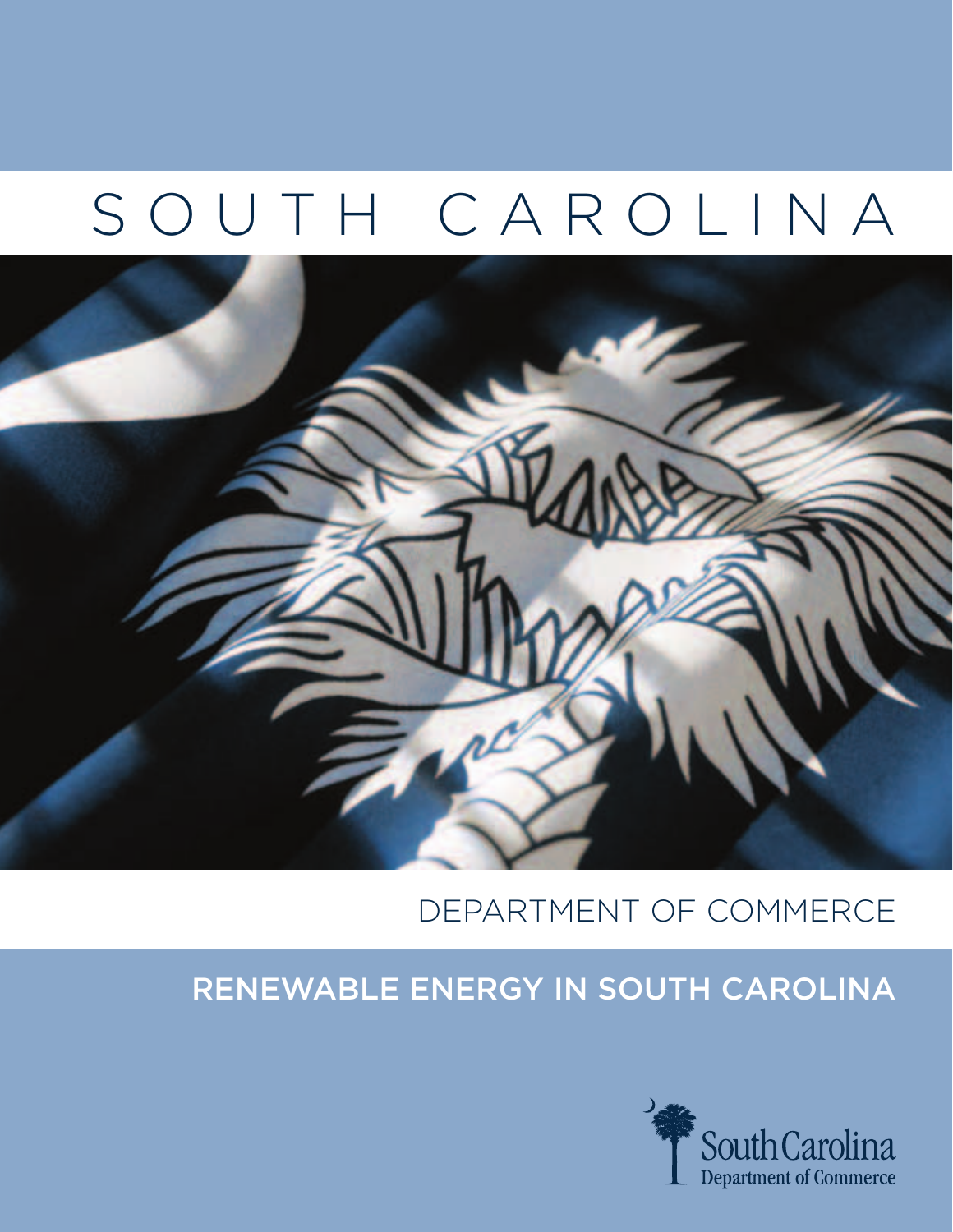## RENEWABLE ENERGY IN SOUTH CAROLINA

### The next time you are working on a Renewable Energy project, think of South Carolina.

#### *By the numbers:*

**60+ The number of years advanced hydrogen research has been conducted in Aiken County** at the U.S. Dept. of Energy's Savannah River Site and Savannah River National Laboratory (SRNL), the applied R&D laboratory at the Site. The city of Aiken has taken advantage of hydrogen know-how in the area and has co-located ARC:Hydrogen, a \$10 million research laboratory and conference space where industry and academia can collaborate with the SRNL. *(Source: Savannah River Site and www.archydrogen.com)*



**1st** The nation's first hydrogen fueling station located in a multi-use industrial park to supply **hydrogen directly for industrial, commercial and government use is located in Aiken County.** The Kimberly-Clark distribution center is one of its customers, using the hydrogen for its fuel-cell powered forklifts. *(Source: www.kimberly-clark.com/newsroom/media\_contacts.aspx)* 

**1150%** The increase in patents registered in green technologies in South Carolina over a ten-year **and wind period.** Green technology patents encompass batteries, fuel cells, hybrid systems and wind energy. *(Source: National Governor's Association Profile of the Green Economy, prepared by Collaborative Economics, September 2009)*

**5th** Where South Carolina ranks among the states on "Movement Toward a Green Economy," based on the amount of electricity in the state generated by non-carbon energy sources. *(Source: 2010 State New Economy Index, The Information Technology & Innovation Foundation and the Kauffman Foundation, November 2010)*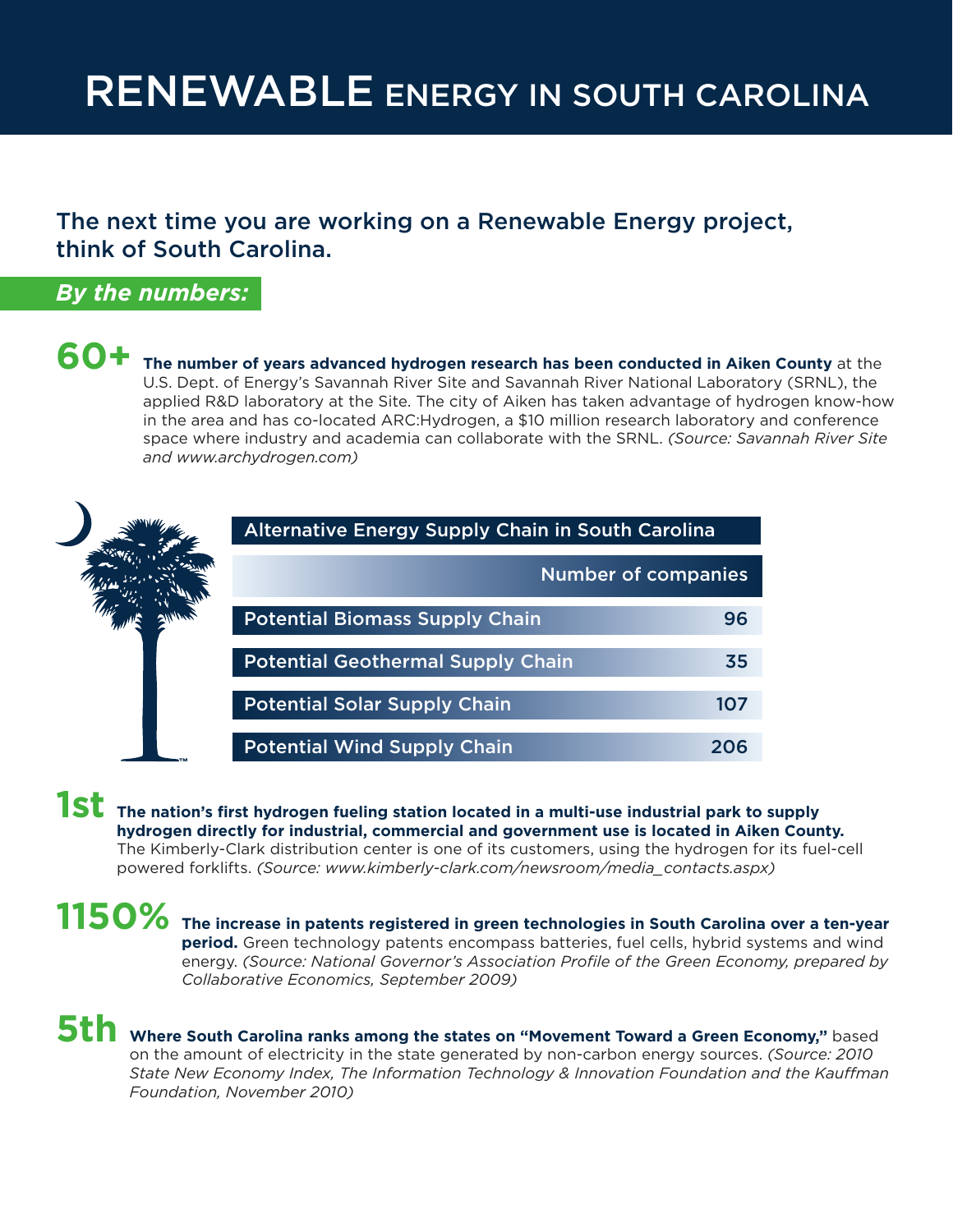The University of South Carolina was the nation's first site for the Center for Fuel Cells supported by the National Science Foundation Industry/University Cooperative Research program to conduct industrially relevant research.

**6th** South Carolina's ranking for Leadership in Energy and Environmental Design (LEED)-certified **commercial and institutional green building space per capita**. The ranking is based on 2010 LEED-certified projects. LEED-certified buildings use less energy — saving money and reducing greenhouse gas emissions. *(Source: U.S. Green Building Council, March 2011)*

**1st** The University of South Carolina (USC) was the nation's first site for the Center for Fuel Cells **supported by the National Science Foundation Industry/University Cooperative Research program to conduct industrially relevant research.** USC's Center for Fuel Cells' 11 industry partners include The Boeing Company, Faraday Technology, General Motors and IBM. The Center for Fuel Cells now includes a site at the University of Connecticut. *(Source: National Science Foundation)*

**6 The number of South Carolina projects that earned Excellence in Manufacturing Recruitment Awards from** *Southern Business & Development* **magazine.** Three of

these high-profile projects represent energy efficient products:



**The Boeing Company**, North Charleston,



jet; **IMO Group USA**, Summerville, wind energy components; Proterra, Inc., Greenville, battery-electric powered buses; and, **ZF Group**, Laurens County, fuel-efficient transmissions. South Carolina received the most awards of any state in the magazine's reporting region. *(Source: Southern Business & Development, Summer 2010)*

**8 The number of football fields that The Boeing Company's rooftop solar farm could cover.** The solar installation on Boeing's final assembly plant in North Charleston will be the sixth largest in the United States and the largest solar farm in the southeast.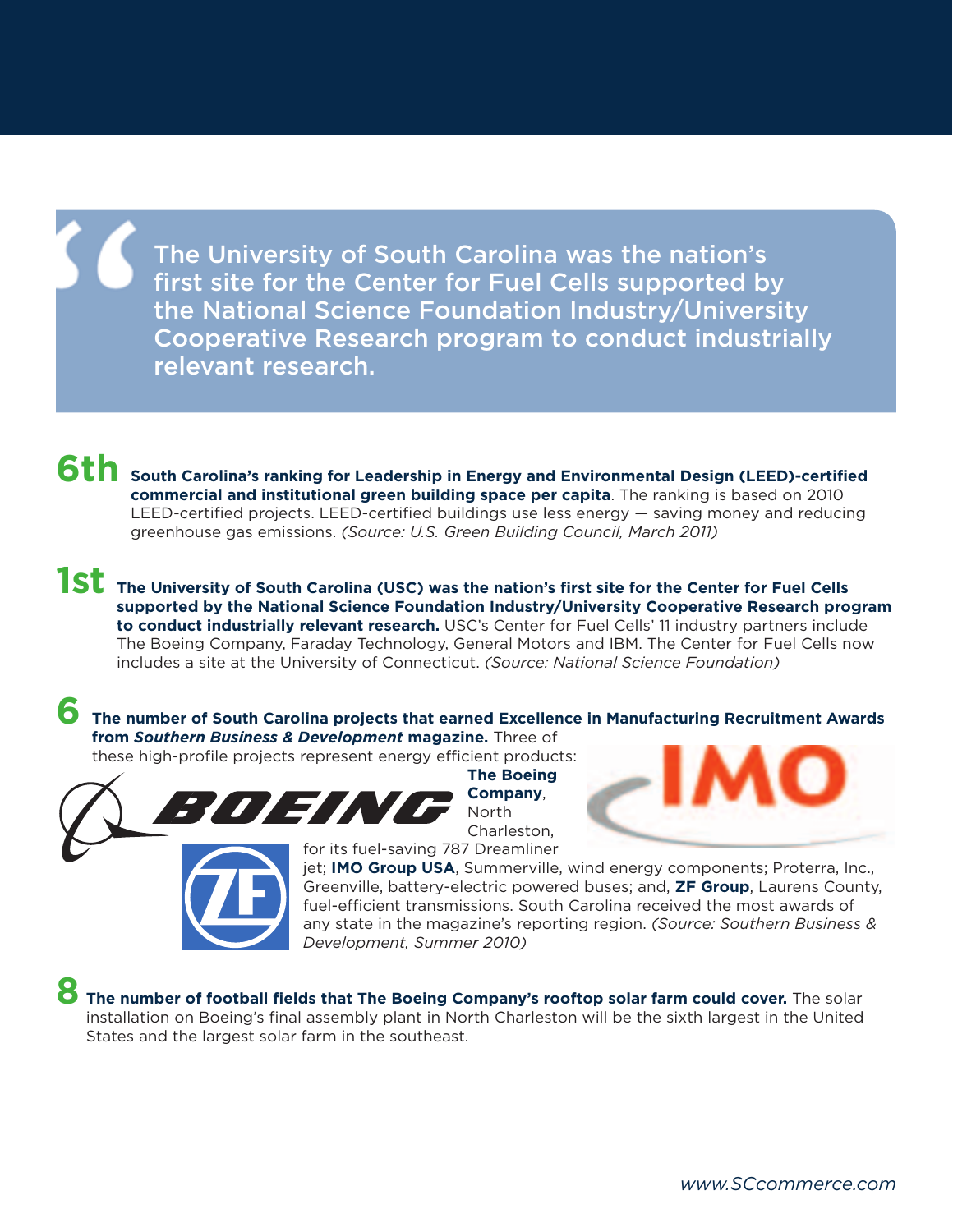### WIND ENERGY IN SOUTH CAROLINA

#### **413 The number of acres on the campus of GE Energy's Greenville site which is the headquarters for GE Energy Engineering Infrastructure**, a principal location for GE Wind Energy and the home of the world's largest gas turbine manufacturing plant – making fuel flexible turbines for global export. "Every day, more than 3,000 GE people in Greenville work to build advanced gas and wind turbine technologies for our customers around the world." *(Source: www.ge.com/innovation/ greenville/index.html.)*

#### **2nd South Carolina has the second highest potential for electricity generation from offshore wind power among East Coast states**. It is estimated that 64 percent of South Carolina's current electricity generation could be provided from offshore wind production. *(Source: Untapped Wealth: Offshore Wind Can Deliver, Oceana, September 2010)*

**12.5** The sustained wind speed needed to cost-effectively generate electricity from wind turbines. A year-long study found that South Carolina has offshore wind resources that meet this standard and could generate enough electricity to power 1 million homes or more. *(Source: Palmetto Wind, a collaborative of Clemson University's Restoration Institute, Santee Cooper, Coastal Carolina University and the South Carolina Energy Office)*

2nd Where a leading economic development publication ranked South Carolina among the states for wind energy manufacturing. *(Source: Business Facilities, July/August 2010)* 

**\$98 million** The investment in Clemson University's state-of-the-art wind turbine **drivetrain testing facility in North Charleston.** When the facility begins operations in 2012, it will be the world's largest and will be capable of full-scale, high speed testing of advanced drivetrain systems for wind turbines in the 7.5 megawatt to 15 megawatt range. Most of the drivetrains will be transported through the nearby Port of Charleston. *(Source: Clemson University)* 

**1 of 12** The Savannah River National Laboratory (SRNL) in Aiken is one of 12 U.S. Dept. of Energy **10 Winds Laboratories conducting wind energy research**. Research at the SRNL is focused on wind energy technologies for coastal and marine environments, including ways to improve wind farm siting and mitigating the impact from offshore wind farms on radar. *(Source: Wind Power Today 2010, U.S. Dept. of Energy)*

1000 to 5000 The megawatts of wind power that could be developed along South Carolina's relatively shallow coast using existing technology. *(Source: U.S. Dept. of Energy, National Renewable Energy Laboratory and reported by Clemson University)*

Every day, more than 3,000 GE people in Greenville work to build advanced gas and wind turbine technologies for our customers around the world.